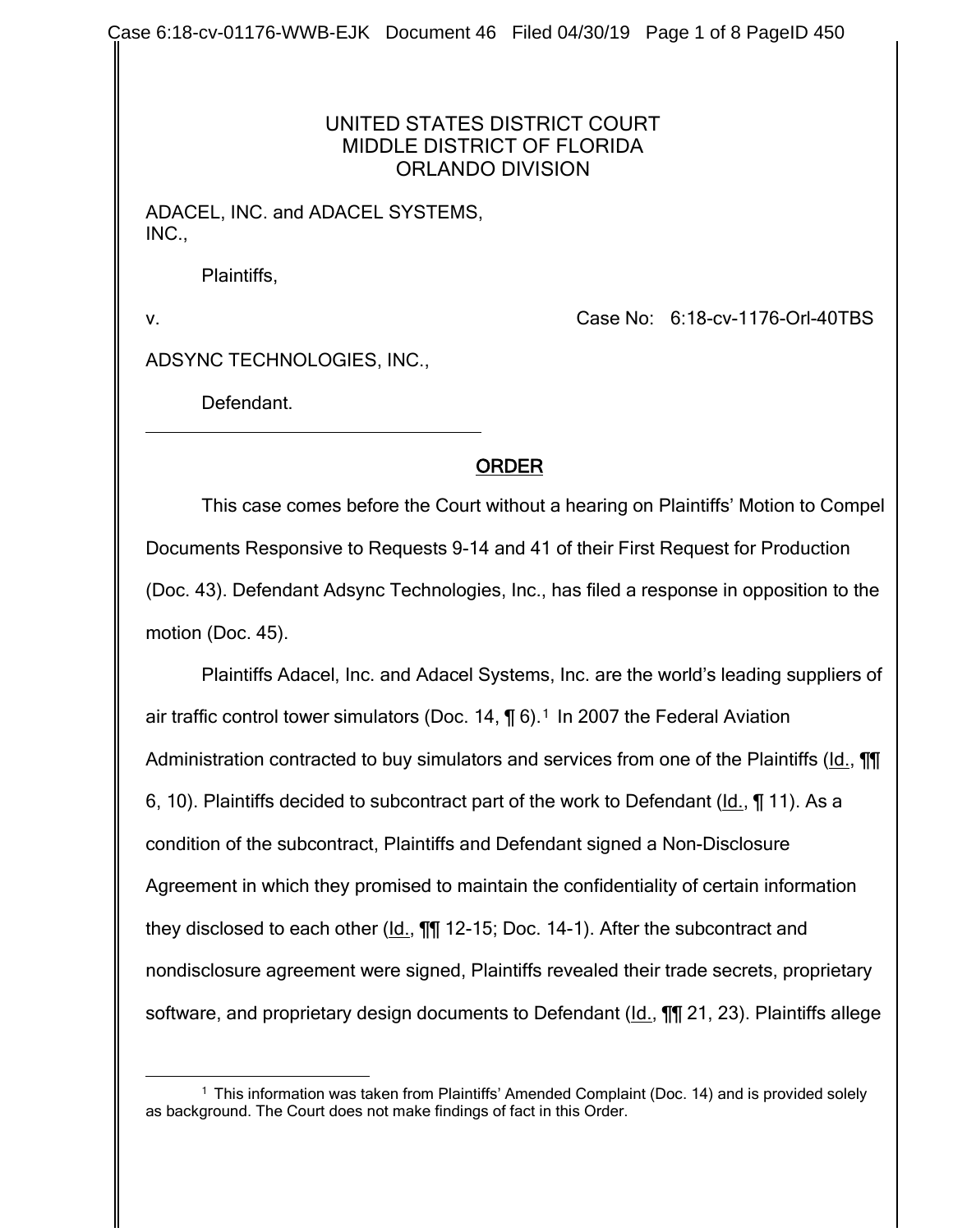that after the subcontract ended, Defendant began using their confidential and proprietary information illegally, to contract directly with the FAA (Id., ¶¶ 33-36). Plaintiffs bring this lawsuit for misappropriation of their trade secrets in violation of 18 U.S.C. § 1836 and Chapter 688 Florida Statutes, and for breach of the Non-Disclosure Agreement (Id.).

Counsel met on October 3, 2018 to prepare the parties' case management report (Doc. 23 at 3). During the meeting, Plaintiffs served their first requests for production on Defendant (Doc. 43 at 2; Doc. 45, ¶ 1). Defendant responded to the requests on November 5, 2018 (Doc. 45-2 at 13). At the end of January 2019, Defendant added a second law firm to its team (Doc. 37). On February 4, 2019 Defendant's new lawyers served amended responses to the requests for production (Docs. 37, 45-3).<sup>[2](#page-1-0)</sup> Now, Plaintiffs seek an order compelling Defendant to provide better responses to requests 9- 14 and 41.

In its original response, Defendant objected to all of Plaintiffs' requests for production on the ground that they were premature until the parties' case management report was finalized (Doc. 45-2 at 1). Subject to exceptions not applicable here, parties "may not seek discovery from any source before [they] have conferred as required by Rule 26(f)." FED. R. CIV. P. 26(d)(1). The Court's Related Case Order and Track Two Notice informed the parties that "[u]nless otherwise ordered by the Court, a party may not seek discovery from any source before the meeting." (Doc. 5 at 1). The requirements of this Order are consistent with Local Rule 3.05(c)(2)(B). When Plaintiffs served their requests for production all conditions for the commencement of discovery had been

<span id="page-1-0"></span><sup>&</sup>lt;sup>2</sup> Defendant represents that "the parties agreed to several extensions of time for [Defendant] to file amended responses to [Plaintiffs'] written discovery." (Doc. 45, ¶ 6). The Court proceeds on the basis that Defendant's amended responses were served in accordance with the parties' agreement and were therefore, timely.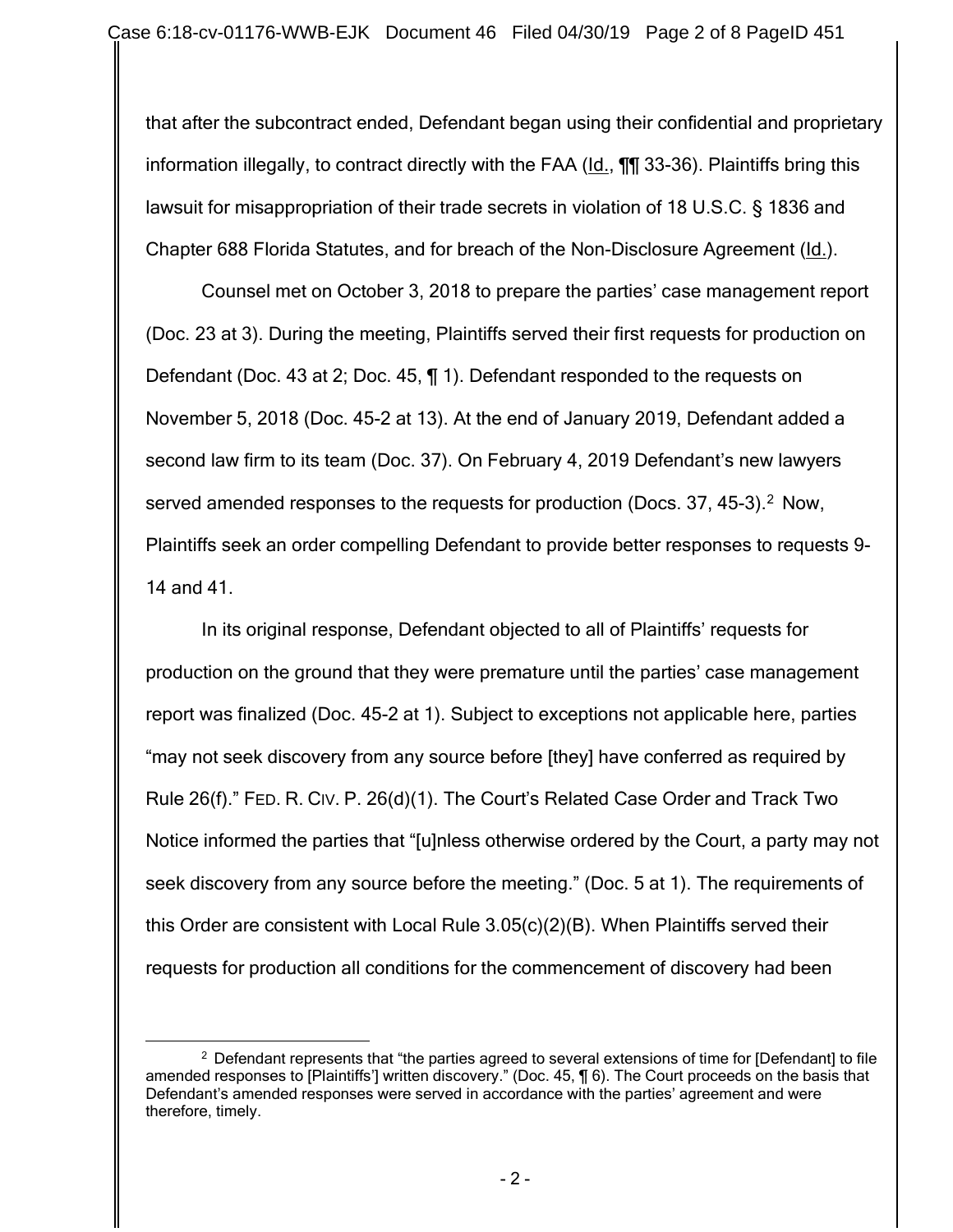satisfied. Accordingly, Defendant's objection based upon the timing of service of the requests is overruled.

Requests 9-13 ask Defendant to produce its tax returns, financial statements, general ledgers, balance sheets, and profit and loss statements for the three-year period leading up to the filing of this lawsuit (Doc. 43-1 at 5). Initially, Defendant responded to all five requests as follows: "Subject to the blanket objection, no further objections at this time." (Id.). Plaintiffs argue that once the Court overrules Defendant's original blanket objection (as it has just done), this discovery should be compelled (Doc. 43 at 5).

Plaintiffs' argument ignores the objections made by Defendant's additional lawyers when they entered the case. They object that the requested information is confidential,  $3$ not relevant to the claims and defenses at issue, and that Defendant "has provided financial information related to FAA contract DTFAWA11A00179CALL0001 in connection with Interrogatory No. 4." (Doc. 43-2 at 5-6). The Court must rule on these objections before the motion to compel can be disposed of. This is made more difficult because Defendant's answer to interrogatory number four has not been shared with the Court.

Request number 14 asks Defendant to produce all documents describing its methods of accounting for revenues, costs and profits (Doc. 43-1 at 5). In its original response Defendant said: "Subject to the blanket objection, no further objections at this time except that the term "sufficient to describe" is vague and subjective." (Id.). Defendant's amended response to request number 14 is the same as its amended responses to requests 9-13 (Doc. 43-2 at 6).

<span id="page-2-0"></span> $3$  Defendant's claim of confidentiality is puzzling. The parties have entered into a twenty-page Confidentiality Agreement to protect any confidential information that is disclosed in this lawsuit (Doc. 43-3). The agreement appears to address Defendant's concerns and it does not suggest otherwise in its response to the motion to compel.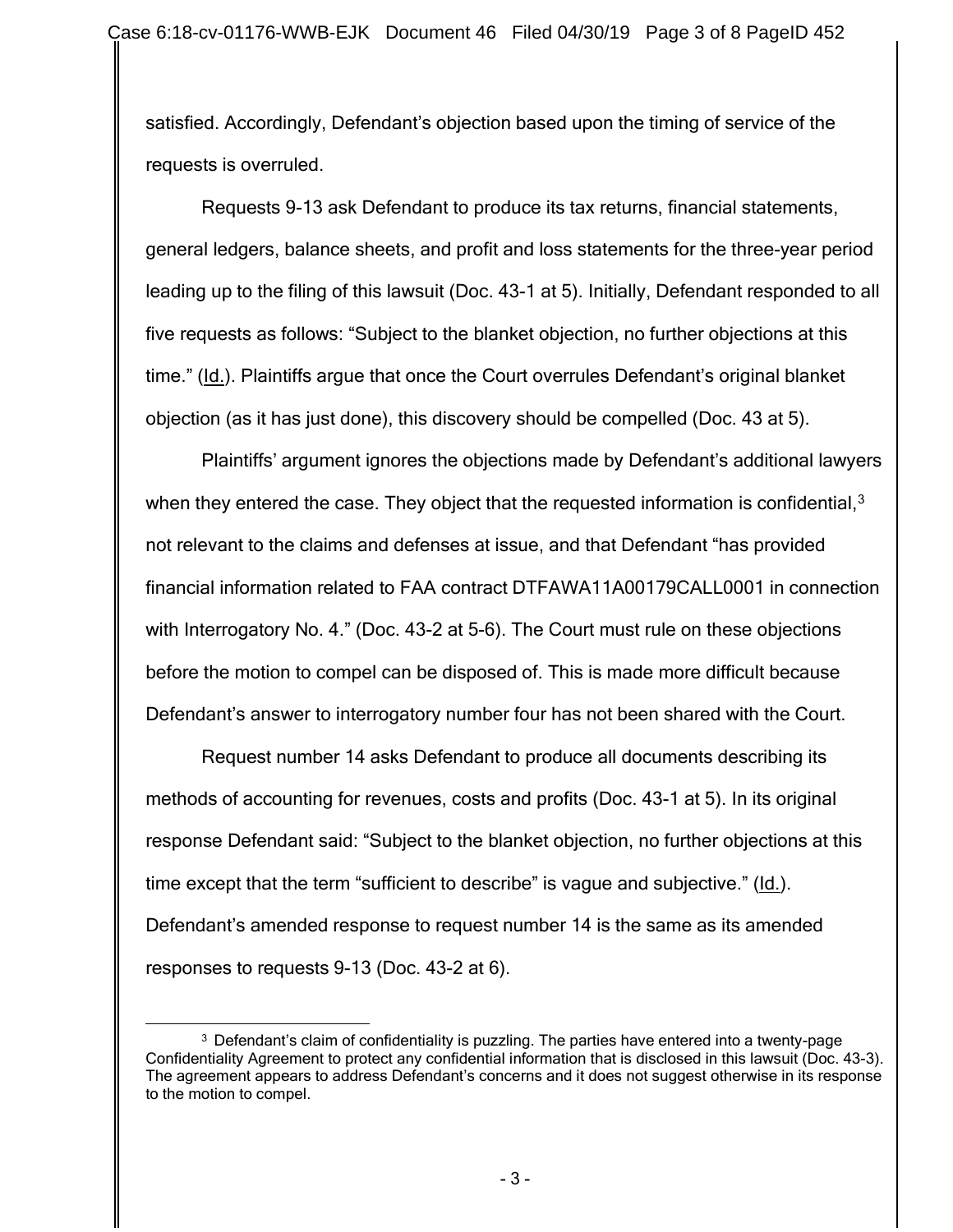Request number 41 asks for all of Defendant's documents referring or relating to its gross margin on contracts with the FAA (Doc. 43-1 at 13). For its original response

Defendant said:

Objection. This request is objectionable on the grounds and to the extent it is overly broad, burdensome and oppressive as it seeks to impose undue expense upon the respondent in providing a response, is not properly limited in time or scope, and seeks information that is irrelevant and not reasonably calculated to lead to the discovery of admissible evidence. This request does not recognize that Adsync is currently performing a nationwide contract utilizing FAA software originally sold to the FAA by Adacel and subject to confidentiality and non-disclosure provisions of the FAA contracts.

(Id.). Defendant's amended response is the same as its response to requests 9-13 (Doc. 43-2 at 13).

Plaintiffs argue that Defendant's second set of objections should be overruled because they are nothing but boilerplate (Doc. 43 at 7). Since the Federal Rules of Civil Procedure were amended effective December 1, 2015, Rule 34 has required a party objecting to requests for production to: (1) "state with specificity the grounds for objecting to the request, including the reasons;" (2) "state whether any responsive materials are being withheld on the basis of that objection;" and (3) "[a]n objection to part of a request must specify the part and permit inspection of the rest." FED. R. CIV. P. 34(a)(2)(B) and (C). As the court observed in Liguria Foods, Inc. v. Griffith Laboratories, Inc., No. C 14- 3041-MWB, 2017 U.S. Dist. LEXIS 35370, at \*32 (N.D. Iowa Mar. 13, 2017), "'[t]he key requirement in both Rules 33 and 34 is that objections require 'specificity.'" So-called "'generalized objections are inadequate and tantamount to not making any objection at all.'" Id. at \*36 (quoting Jarvey, Boilerplate Discovery Objections, 61 Drake L. Rev. at 916). "Objections which state that a discovery request is 'vague, overly broad, or unduly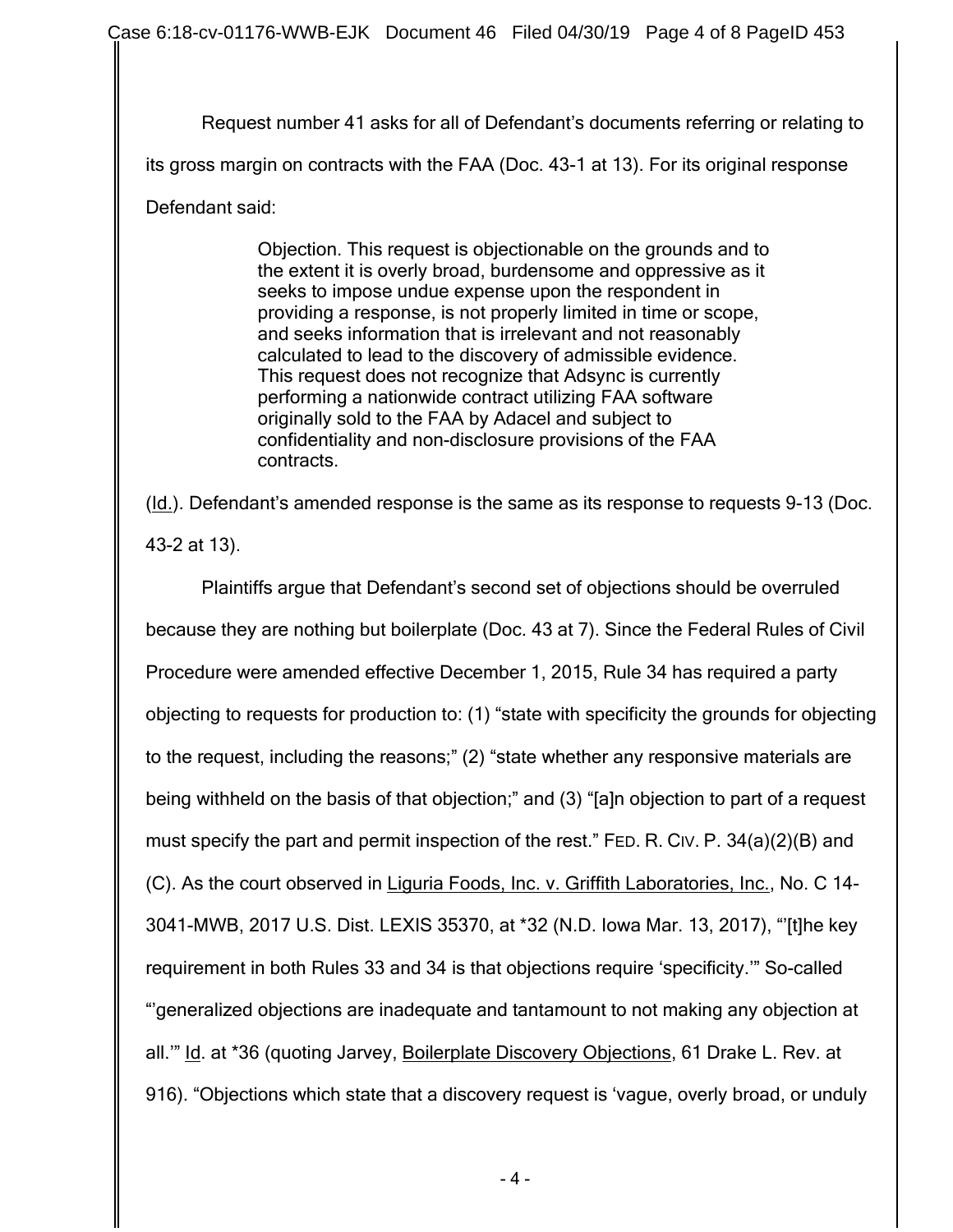burdensome' are, by themselves, meaningless, and are deemed without merit by this Court." Siddiq v. Saudi Arabian Airlines Corp., No. 6:11–cv–69–Orl–19GJK, 2011 WL 693685, at \*3 (M.D. Fla. Dec. 7, 2011) (quoting Milinazzo v. State Farm Ins. Co., 247 F.R.D. 691, 695 (S.D. Fla. 2007)). Defendant's amended objections are too general to satisfy the specificity requirement in Rule 34 and therefore, they are overruled.

Still, Defendant insists that it has preserved its objections based upon relevancy and confidentiality because in its initial response it said it '"reserve[d] the right to make any further objections respective to each request' and was providing only its 'initial objections' in light of the unusual procedural posture of the case."[4](#page-4-0) (Doc. 45 at 6-7). Defendant cites no legal authority in support of this claim and the Court rejects Defendant's argument. Any procedure that permitted parties to reserve the right to make future objections to discovery would conflict with FED. R. CIV. P. 1 and the discovery rules, all of which are intended to facilitate the speedy and efficient discovery of the information that is relevant and proportional to the needs of the case.<sup>[5](#page-4-1)</sup> The language upon which Defendant relies did not preserve any right on its part to amend or supplement its responses at a later date.

Copies of emails included in the record show that counsel engaged in good faith negotiations to resolve this dispute before the motion to compel was filed (Docs. 45-4; 45- 5). Defendant asserts that during those negotiations Plaintiffs "implicitly conceded that the only documents truly necessary for [their] damages analysis were those related to

 <sup>4</sup> The Court has no idea what was unusual about the procedural posture of the case.

<span id="page-4-1"></span><span id="page-4-0"></span><sup>5</sup> For example, FED. R. CIV. P. 33(b)(4) states that "[a]ny ground not stated in a timely objection is waived unless the court, for good cause, excuses the failure. In this Court's view, the omission of this language from Rule 34 does not mean that the philosophy underlying objections in Rule 34 is different than in Rule 33.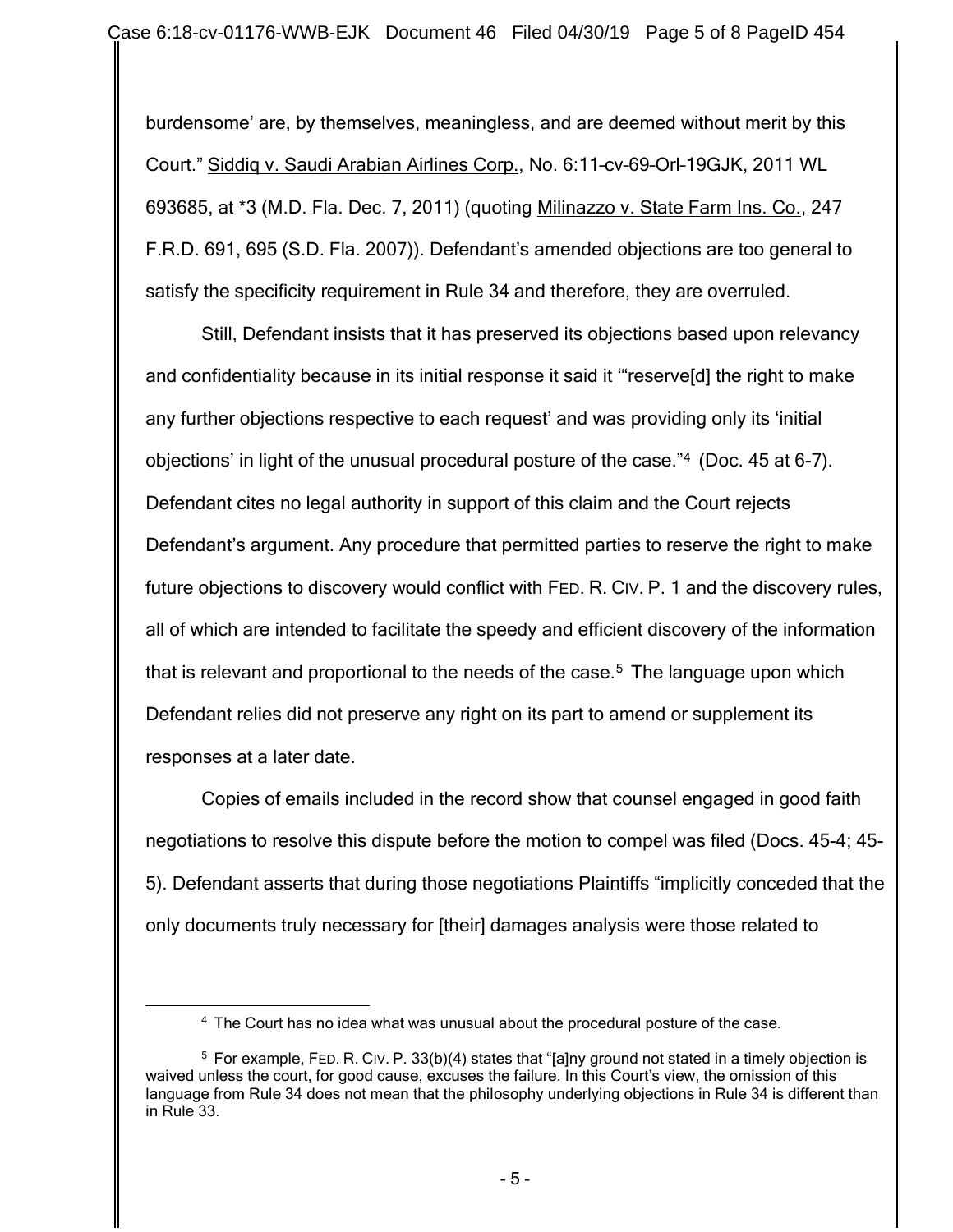[Defendant's] profits under its contracts with the FAA." (Doc. 45, fn. 1). This is Defendant's interpretation of communications that did not result in an agreement. It is of no consequence to the Court in deciding this motion to compel.

Perhaps anticipating that the Court would find its objections insufficient, Defendant argues that it is still Plaintiffs' burden to prove that the requests for production seek relevant information (Doc. 45 at 7). Defendant also argues that "even if a party has waived its objections by voluntarily answering or clearly delineating its partial response, the court may still deny a motion to compel when the discovery request exceeds the bounds of fair discovery." Siddiq, 2011 WL 6936485, at \*3. Defendant contends that Plaintiffs have failed to demonstrate that the information sought in these requests is relevant and within the scope of discovery (Doc. 45 at 7-8). The Court agrees that the case law and FED. R. CIV. P. 26(c)(1) give it the authority to grant Defendant relief in the appropriate circumstances.

Plaintiffs explain that the requested financial information is relevant to the calculation of their damages (Doc. 43 at 5-7). One of the remedies available to Plaintiffs on their claims for the misappropriation of trade secrets is disgorgement to prevent unjust enrichment. 18 U.S.C. § 1836(b)(3)(B); FLA. STAT. § 688.004(1); CFTC v. Sidoti, 178 F.3d 1132, 1138 (11th Cir. 1999). Plaintiffs want Defendant's financial information to show its financial condition immediately before it contracted with the FAA and after it contracted with the FAA (Id., at 6). Plaintiffs believe the majority of any increase in Defendant's revenue during this period was only made possible though the use of Plaintiffs' trade secrets (Id.).

Defendant argues that even though its objections were not preserved, Plaintiffs are only entitled to the financial documents necessary to perform an unjust enrichment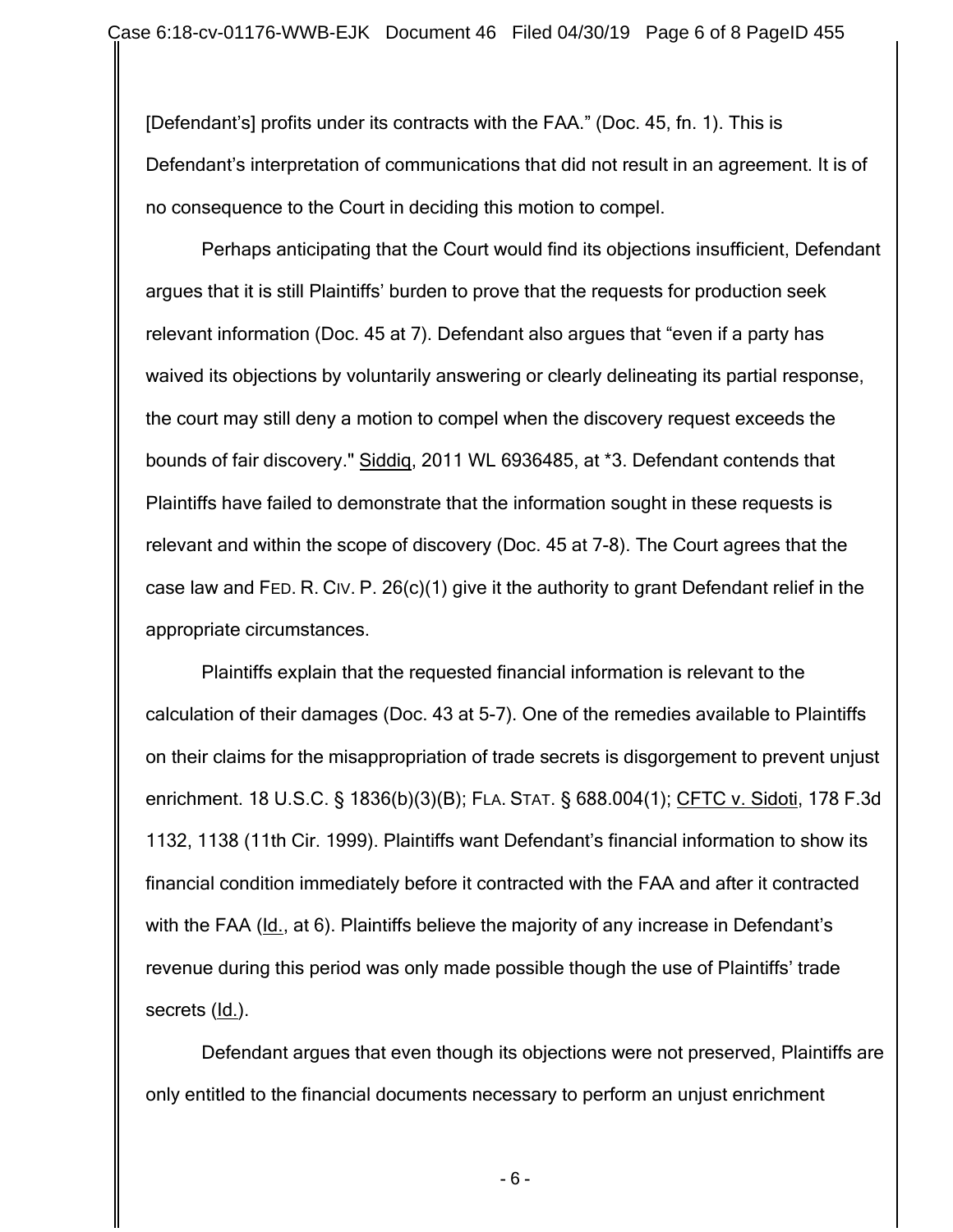analysis (Doc. 45 at 7). Defendant's president has stated that in 2015 only one percent of his company's total sales were attributable to FAA contracts; in 2016 that figure increased to ten percent; and in 2017 it was fifteen percent (Doc. 45-1, ¶ 5). Defendant's president also states that his company's other contracts "are wholly unrelated to [its] business relationships with [Plaintiffs] or any issue in this litigation." (Id., ¶ 11).

Before the motion to compel was filed Defendant "offered to produce financial documents relating to profits attributable to the FAA contracts at issue, which constitute the totality of the financial information necessary for [Plaintiffs] to complete an unjust enrichment damages analysis, pursuant to well-established legal authorities." (Doc. 45 at 3). In an email to Plaintiffs' lawyer, Defendant said it would "produce documents in support of the gross profit numbers given in response to the interrogatories as to [Defendant's] relationship with the FAA. This is the only information relevant to the case as it would relate to damages." (Id., at 50).

On this record the Court finds that Plaintiffs are guilty of overreaching. The financial information they seek goes beyond what they need to calculate Defendant's alleged ill-gotten gains from the misappropriation of Plaintiffs' trade secrets. This is not to say that the Court finds that the only relevant information is Defendant's gross profit numbers. More reliable information may be learned by looking at a somewhat bigger picture. Now, Plaintiffs' motion is GRANTED in part. Within 14 days from the rendition of this Order, Defendant shall produce those portions of its financial statements, general ledgers, balance sheets and profit and loss statements for the three-year period leading up to the filing of this lawsuit, which depict and detail Defendant's profits and losses from the FAA contracts that are the subject of this lawsuit. In all other respects the motion to compel the production of information from Defendant is DENIED. While Plaintiffs are

- 7 -